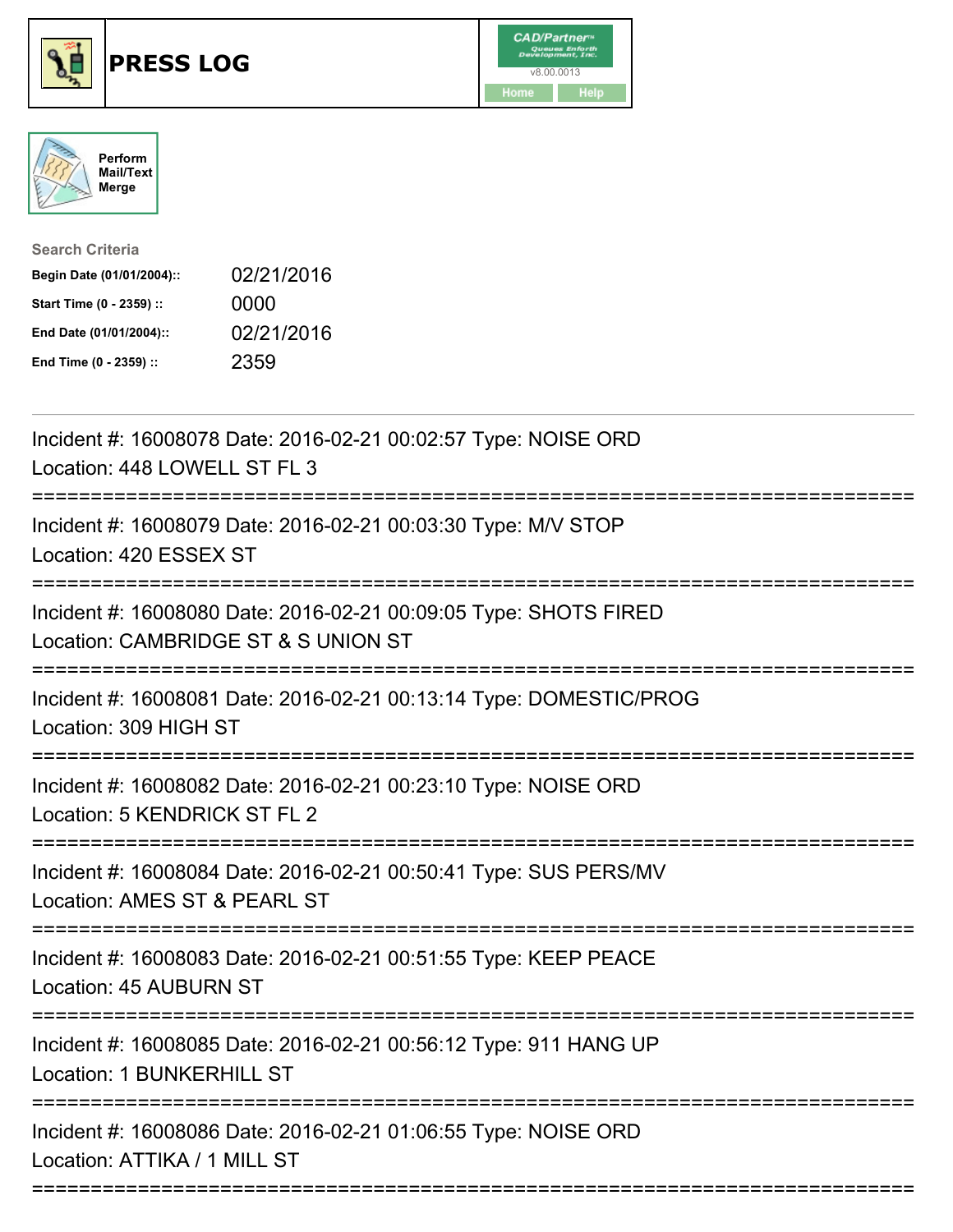| Incident #: 16008087 Date: 2016-02-21 01:07:18 Type: NOISE ORD<br>Location: 260 E HAVERHILL ST #14                              |
|---------------------------------------------------------------------------------------------------------------------------------|
| Incident #: 16008088 Date: 2016-02-21 01:08:32 Type: NOISE ORD<br>Location: 175 UNION ST FL 1                                   |
| Incident #: 16008089 Date: 2016-02-21 01:13:27 Type: NOISE ORD<br>Location: 130 OXFORD ST                                       |
| Incident #: 16008090 Date: 2016-02-21 01:16:53 Type: AUTO ACC/NO PI<br>Location: SAM'S FOOD STORE / 389 BROADWAY                |
| Incident #: 16008091 Date: 2016-02-21 01:24:15 Type: NOISE ORD<br>Location: 36 DRACUT ST                                        |
| Incident #: 16008092 Date: 2016-02-21 01:30:16 Type: NOISE ORD<br>Location: 4 THORNDIKE ST FL 3                                 |
| Incident #: 16008093 Date: 2016-02-21 01:36:38 Type: M/V STOP<br>Location: ESSEX ST & JACKSON ST                                |
| Incident #: 16008094 Date: 2016-02-21 01:39:19 Type: GUN CALL<br>Location: 118 S UNION ST                                       |
| Incident #: 16008095 Date: 2016-02-21 01:44:00 Type: NOISE ORD<br>Location: 207 S UNION ST #3                                   |
| Incident #: 16008096 Date: 2016-02-21 01:44:43 Type: FIGHT<br>Location: 25 ROBINSON CT                                          |
| Incident #: 16008097 Date: 2016-02-21 01:50:50 Type: M/V STOP<br>Location: 6VWR90 / APPLETON ST & METHUEN ST                    |
| ===================================<br>Incident #: 16008098 Date: 2016-02-21 01:52:31 Type: NOISE ORD<br>Location: 81 SUNSET AV |
| Incident #: 16008099 Date: 2016-02-21 01:53:57 Type: ALARMS<br>Location: 448 HAMPSHIRE ST                                       |
| Incident #: 16008100 Date: 2016-02-21 01:54:35 Type: NOISE ORD<br>Location: 107 OXFORD ST                                       |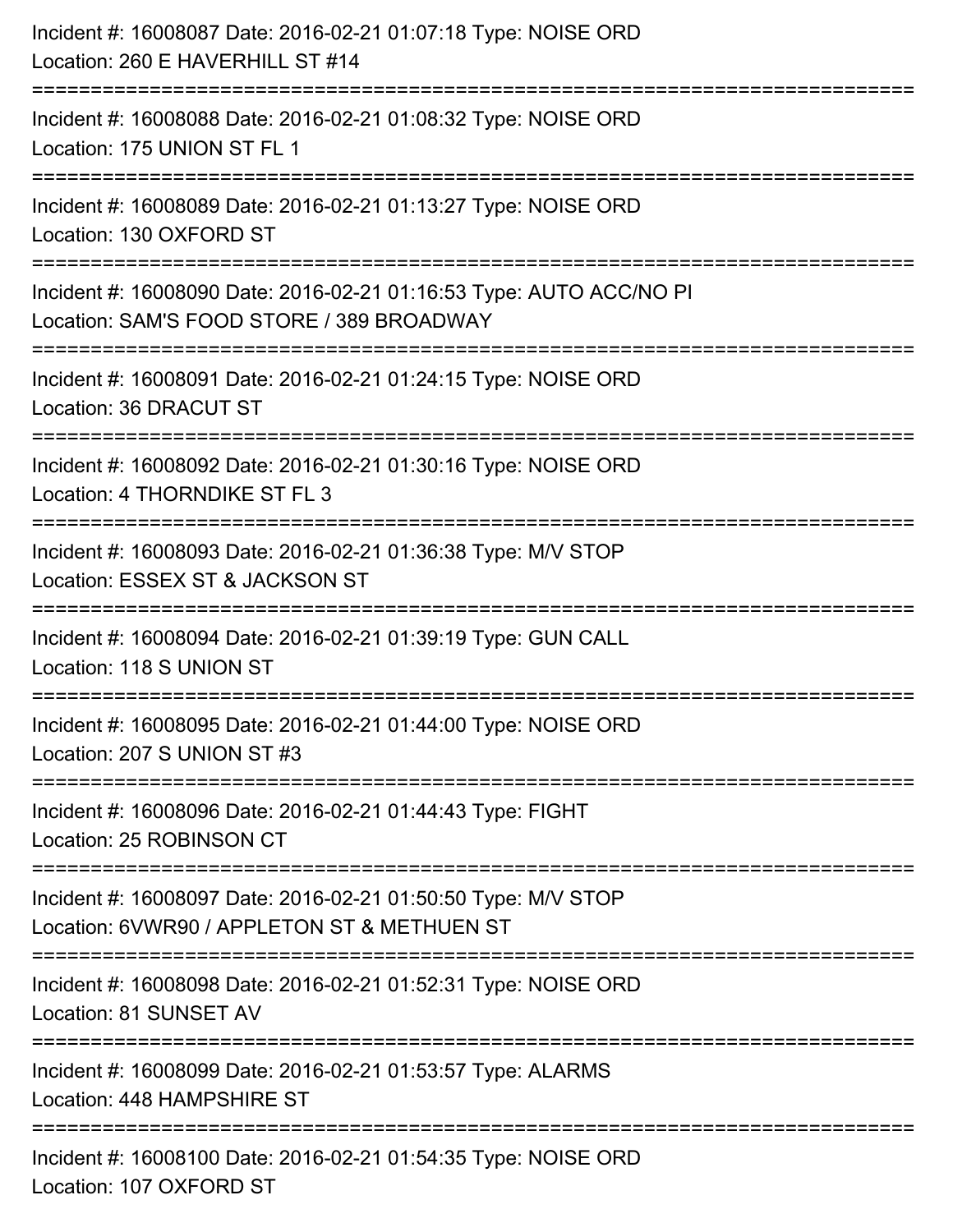| Incident #: 16008101 Date: 2016-02-21 01:55:15 Type: NOISE ORD<br>Location: 160 SPRUCE ST FL 1          |
|---------------------------------------------------------------------------------------------------------|
| Incident #: 16008102 Date: 2016-02-21 01:55:34 Type: NOISE ORD<br>Location: 473 ESSEX ST #56            |
| Incident #: 16008103 Date: 2016-02-21 02:05:13 Type: MEDIC SUPPORT<br>Location: 65 DORCHESTER ST FL 3   |
| Incident #: 16008104 Date: 2016-02-21 02:10:11 Type: NOISE ORD<br>Location: 112 MARSTON ST #110         |
| Incident #: 16008105 Date: 2016-02-21 02:10:44 Type: NOISE ORD<br>Location: 178 UNION ST                |
| Incident #: 16008106 Date: 2016-02-21 02:11:36 Type: ALARMS<br>Location: BALI'S RESTURANT / 59 ESSEX ST |
| Incident #: 16008107 Date: 2016-02-21 02:17:47 Type: NOISE ORD<br>Location: 50 CEDAR ST FL 1            |
| Incident #: 16008108 Date: 2016-02-21 02:31:08 Type: AUTO ACC/PI<br>Location: ANDOVER ST & BEACON ST    |
| Incident #: 16008109 Date: 2016-02-21 02:33:08 Type: ALARMS<br>Location: BALI'S RESTURANT / 59 ESSEX ST |
| Incident #: 16008111 Date: 2016-02-21 02:34:37 Type: MV/BLOCKING<br>Location: 113 GARDEN ST             |
| Incident #: 16008110 Date: 2016-02-21 02:35:40 Type: DISTURBANCE<br>Location: 68 BUNKERHILL ST FL 2     |
| Incident #: 16008112 Date: 2016-02-21 02:41:39 Type: NOISE ORD<br>Location: 68 E HAVERHILL ST #1        |
| Incident #: 16008113 Date: 2016-02-21 02:48:39 Type: NOISE ORD<br>Location: 25 SPRINGFIELD ST #2        |
| Incident #: 16008114 Date: 2016-02-21 02:56:57 Type: ALARMS                                             |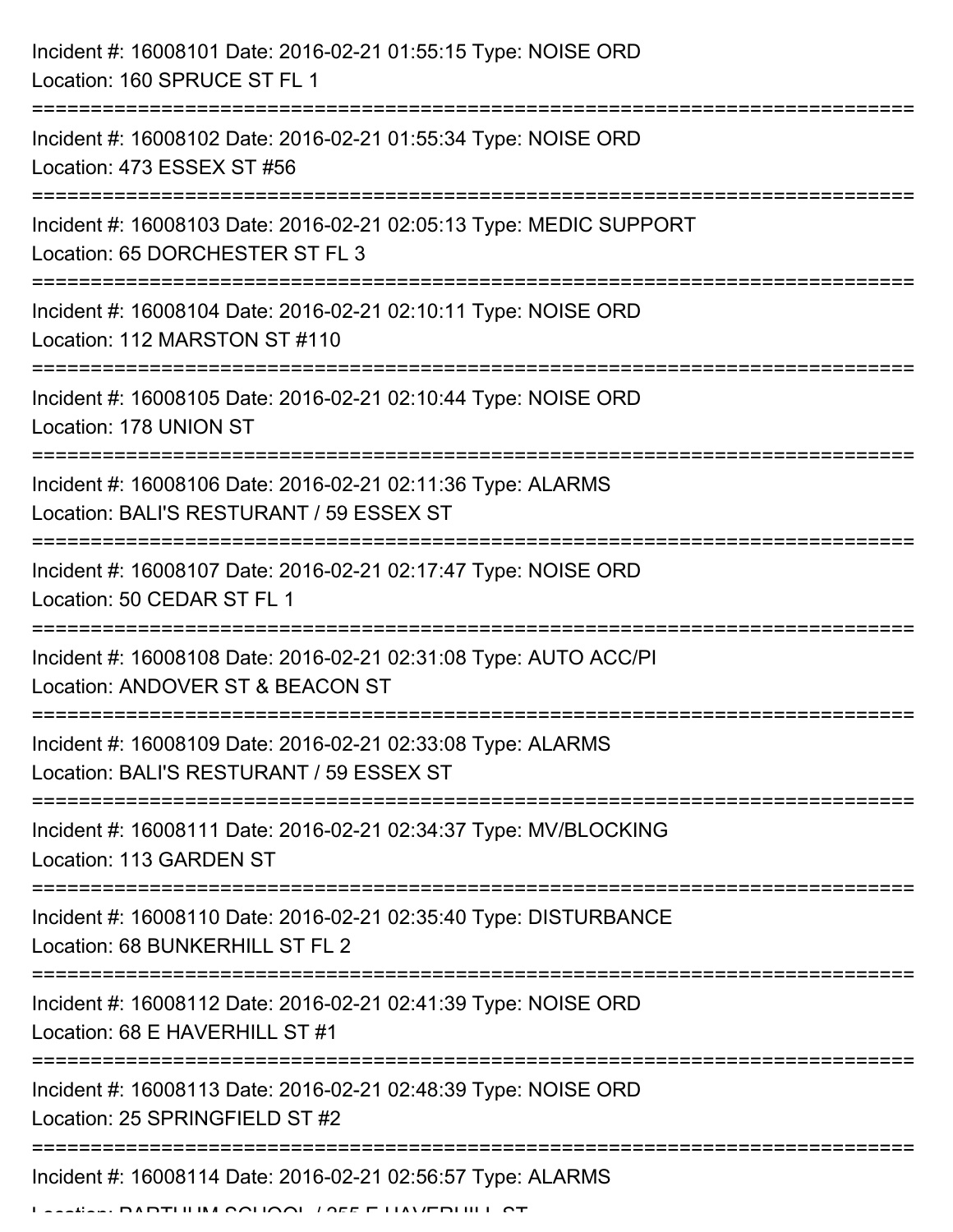| Incident #: 16008115 Date: 2016-02-21 03:00:51 Type: UNKNOWN PROB<br>Location: 19 OHIO AV                 |
|-----------------------------------------------------------------------------------------------------------|
| Incident #: 16008116 Date: 2016-02-21 03:05:17 Type: NOISE ORD<br>Location: 72 BERNARD AV                 |
| Incident #: 16008117 Date: 2016-02-21 03:10:19 Type: NOISE ORD<br>Location: 10 ALBION ST FL 2             |
| Incident #: 16008119 Date: 2016-02-21 03:36:15 Type: M/V STOP<br>Location: FOSTER ST & SALEM ST           |
| Incident #: 16008118 Date: 2016-02-21 03:36:47 Type: NOISE ORD<br>Location: 95 FARNHAM ST #1              |
| Incident #: 16008120 Date: 2016-02-21 03:37:16 Type: MEDIC SUPPORT<br>Location: 16 CORNISH ST FL 1        |
| Incident #: 16008121 Date: 2016-02-21 03:43:27 Type: M/V STOP<br>Location: 85 MANCHESTER ST               |
| Incident #: 16008122 Date: 2016-02-21 03:45:49 Type: DISTURBANCE<br>Location: 83 GREENWOOD ST             |
| Incident #: 16008123 Date: 2016-02-21 03:50:24 Type: NOTIFICATION<br>Location: 13 HOLT ST #2              |
| Incident #: 16008124 Date: 2016-02-21 04:06:05 Type: SHOPLIFTING<br>Location: TEDESCHI / EXETER & S UNION |
| Incident #: 16008125 Date: 2016-02-21 04:11:21 Type: NOISE ORD<br>Location: 112 MARSTON ST #110           |
| Incident #: 16008127 Date: 2016-02-21 04:13:16 Type: DISTURBANCE<br>Location: 25 SUMMER ST #3             |
| Incident #: 16008126 Date: 2016-02-21 04:13:19 Type: MEDIC SUPPORT<br>Location: 312 WATER ST #25          |
|                                                                                                           |

Incident #: 16008128 Date: 2016-02-21 05:39:20 Type: FIGHT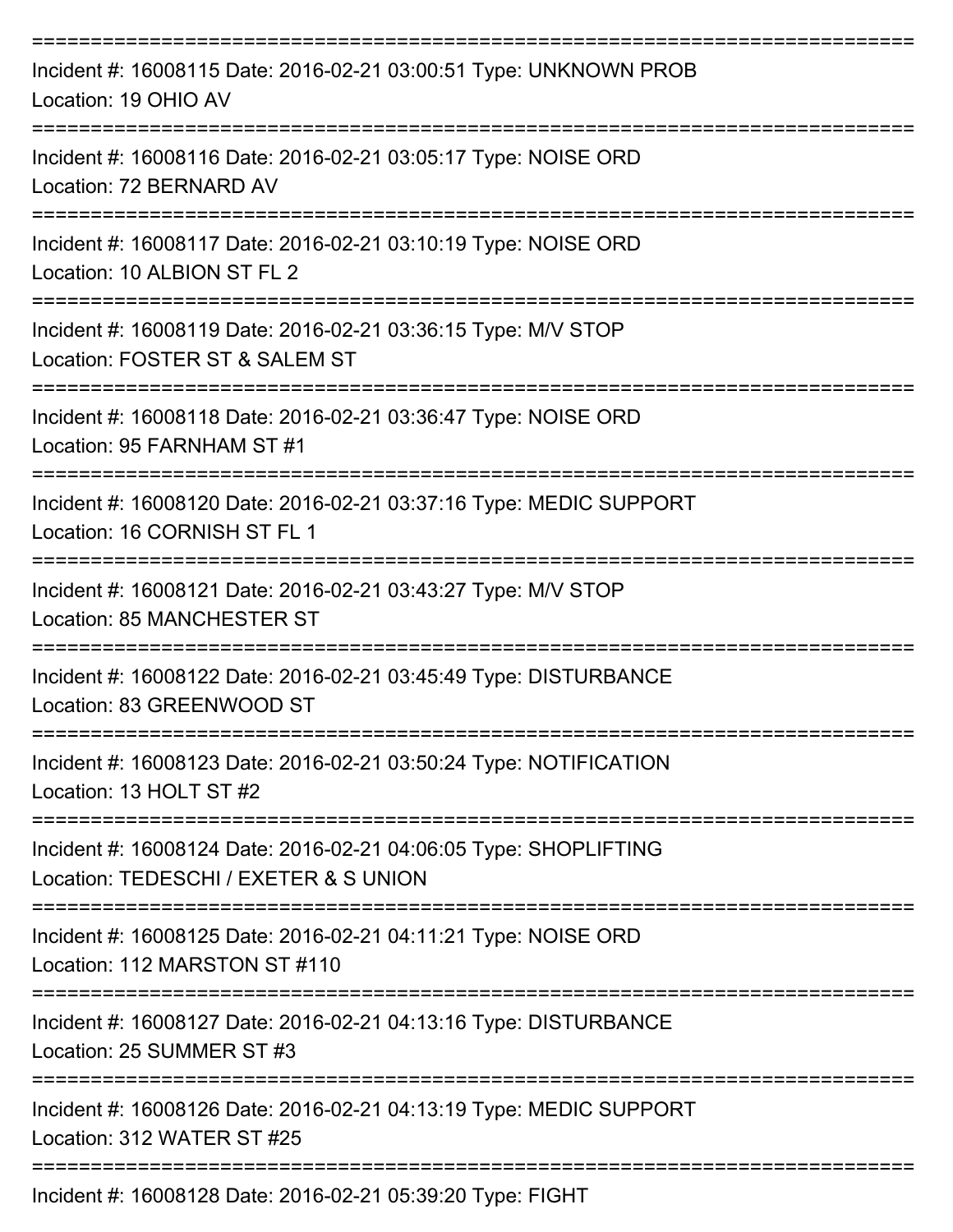| Incident #: 16008130 Date: 2016-02-21 06:57:43 Type: MEDIC SUPPORT<br>Location: GLENN ST & SHEPARD ST       |
|-------------------------------------------------------------------------------------------------------------|
| Incident #: 16008129 Date: 2016-02-21 06:57:50 Type: SUS PERS/MV<br><b>Location: GLENN ST</b>               |
| Incident #: 16008131 Date: 2016-02-21 07:00:32 Type: TOW/REPOSSED<br>Location: 2PC925 / 38 NELSON ST        |
| Incident #: 16008132 Date: 2016-02-21 07:08:40 Type: ALARMS<br>Location: EL CEASAR RESTAURANT / 99 ESSEX ST |
| Incident #: 16008133 Date: 2016-02-21 07:28:28 Type: ROBBERY UNARM<br>Location: 64 ROWE ST                  |
| Incident #: 16008134 Date: 2016-02-21 07:32:51 Type: DOMESTIC/PROG<br>Location: GROTON ST & S BROADWAY      |
| Incident #: 16008135 Date: 2016-02-21 07:51:48 Type: TOW/REPOSSED<br>Location: 26 BAILEY ST                 |
| Incident #: 16008136 Date: 2016-02-21 08:24:23 Type: M/V STOP<br>Location: ESSEX ST & MARGIN ST             |
| Incident #: 16008137 Date: 2016-02-21 08:25:35 Type: M/V STOP<br>Location: ESSEX ST & MARGIN ST             |
| Incident #: 16008138 Date: 2016-02-21 08:38:11 Type: SUS PERS/MV<br>Location: 35 WASHINGTON ST              |
| Incident #: 16008139 Date: 2016-02-21 08:49:25 Type: DOMESTIC/PAST<br>Location: 127 HAVERHILL FL 3          |
| Incident #: 16008141 Date: 2016-02-21 08:56:33 Type: STOL/MV/PAS<br>Location: 11 HOLT ST                    |
| Incident #: 16008140 Date: 2016-02-21 08:56:44 Type: ALARMS<br>Location: OLIVER SCHOOL / 183 HAVERHILL ST   |
|                                                                                                             |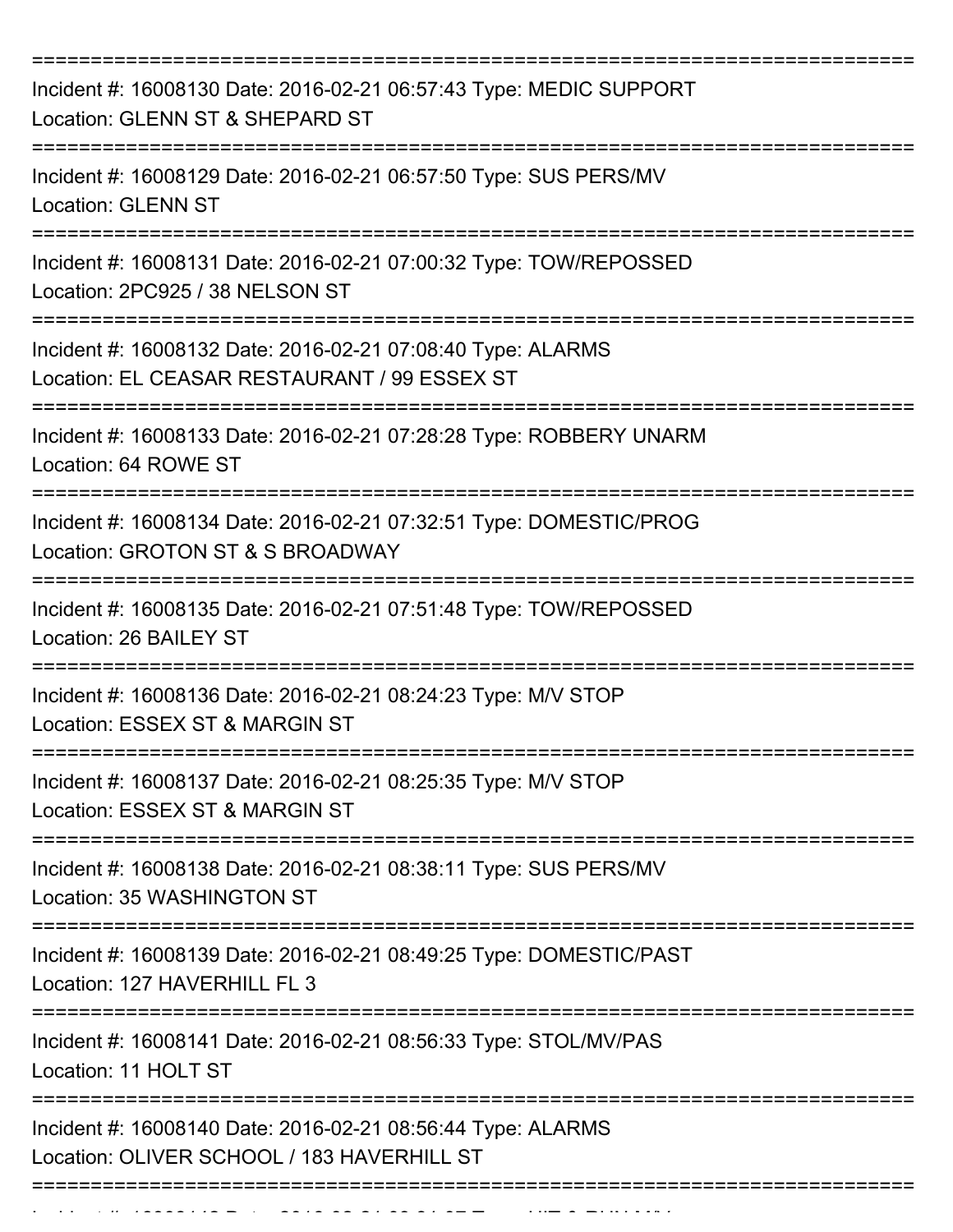Location: BROADWAY & WATER ST =========================================================================== Incident #: 16008143 Date: 2016-02-21 09:41:08 Type: SUS PERS/MV Location: 242 BROADWAY =========================================================================== Incident #: 16008144 Date: 2016-02-21 09:53:39 Type: SUS PERS/MV Location: 202 BROADWAY =========================================================================== Incident #: 16008145 Date: 2016-02-21 10:03:07 Type: M/V STOP Location: 87AT40 / 73 OSGOOD ST =========================================================================== Incident #: 16008146 Date: 2016-02-21 10:06:24 Type: INVEST CONT Location: 11 HOLT ST =========================================================================== Incident #: 16008147 Date: 2016-02-21 10:13:01 Type: TOW/REPOSSED Location: 116 BUNKERHILL ST #2 FL 2 =========================================================================== Incident #: 16008148 Date: 2016-02-21 10:16:32 Type: AUTO ACC/NO PI Location: ONE GENERAL ST =========================================================================== Incident #: 16008149 Date: 2016-02-21 10:20:28 Type: M/V STOP Location: S UNION ST & SALEM ST =========================================================================== Incident #: 16008150 Date: 2016-02-21 10:33:44 Type: ALARM/BURG Location: TD BANKNORTH MA / 305 S BROADWAY =========================================================================== Incident #: 16008151 Date: 2016-02-21 10:42:13 Type: ALARMS Location: SPRINT / 160 WINTHROP AV =========================================================================== Incident #: 16008152 Date: 2016-02-21 10:45:09 Type: M/V STOP Location: BRADFORD ST & BROADWAY =========================================================================== Incident #: 16008153 Date: 2016-02-21 10:58:20 Type: M/V STOP Location: 58 EVERETT ST =========================================================================== Incident #: 16008154 Date: 2016-02-21 10:59:12 Type: M/V STOP Location: BERNARD AV & HANCOCK ST =========================================================================== Incident #: 16008155 Date: 2016-02-21 11:05:04 Type: MEDIC SUPPORT Location: 300 LAWRENCE ST

===========================================================================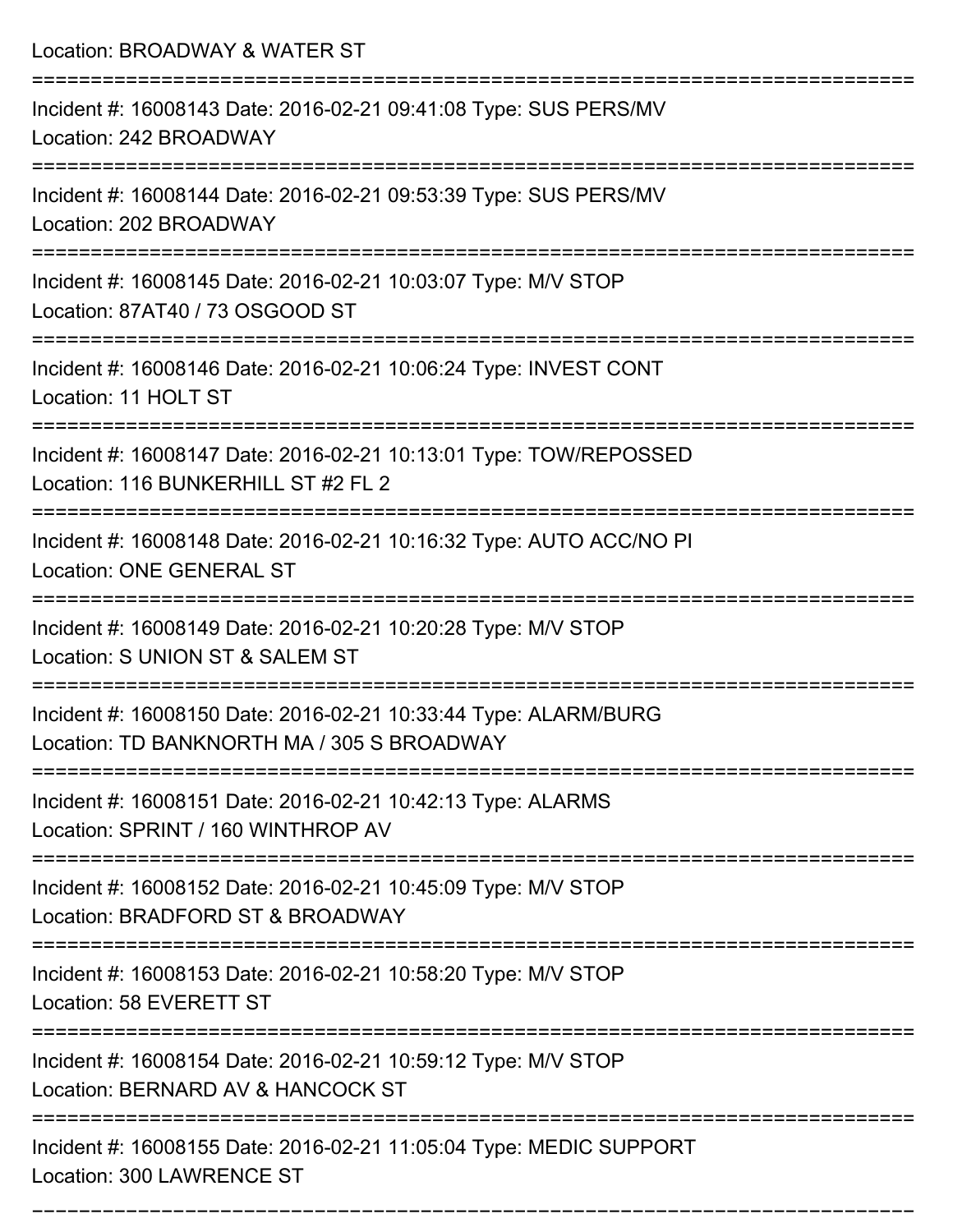| Incident #: 16008157 Date: 2016-02-21 11:07:39 Type: HIT & RUN M/V<br>Location: 2 NEWBURY ST                        |
|---------------------------------------------------------------------------------------------------------------------|
| Incident #: 16008156 Date: 2016-02-21 11:08:57 Type: M/V STOP<br>Location: S UNION ST & SALEM ST                    |
| Incident #: 16008158 Date: 2016-02-21 11:18:29 Type: M/V STOP<br>Location: 512YD8 / 37 SALEM ST                     |
| Incident #: 16008159 Date: 2016-02-21 11:25:34 Type: AUTO ACC/NO PI<br>Location: 224 WINTHROP AV                    |
| Incident #: 16008160 Date: 2016-02-21 11:30:58 Type: M/V STOP<br>Location: HAMPSHIRE ST & MYRTLE ST                 |
| Incident #: 16008161 Date: 2016-02-21 11:47:04 Type: M/V STOP<br>Location: BROADWAY & CROSS ST                      |
| Incident #: 16008162 Date: 2016-02-21 11:57:02 Type: M/V STOP<br>Location: 107 EVERETT ST                           |
| Incident #: 16008163 Date: 2016-02-21 11:58:23 Type: SUS PERS/MV<br>Location: 53 PORTLAND ST                        |
| Incident #: 16008164 Date: 2016-02-21 12:04:12 Type: MEDIC SUPPORT<br>Location: 25 CLINTON CT #1                    |
| Incident #: 16008166 Date: 2016-02-21 12:21:04 Type: SUS PERS/MV<br>Location: 341 S BROADWAY #E                     |
| Incident #: 16008165 Date: 2016-02-21 12:23:35 Type: M/V STOP<br>Location: ELM ST & JACKSON ST                      |
| Incident #: 16008167 Date: 2016-02-21 12:48:10 Type: SUS PERS/MV<br>Location: 380 HAVERHILL ST                      |
| Incident #: 16008168 Date: 2016-02-21 12:51:41 Type: MEDIC SUPPORT<br>Location: PARTHUM SCHOOL / 255 E HAVERHILL ST |
| Incident #: 16008169 Date: 2016-02-21 13:22:33 Type: SUS PERS/MV<br>Location: 22 LOGAN ST                           |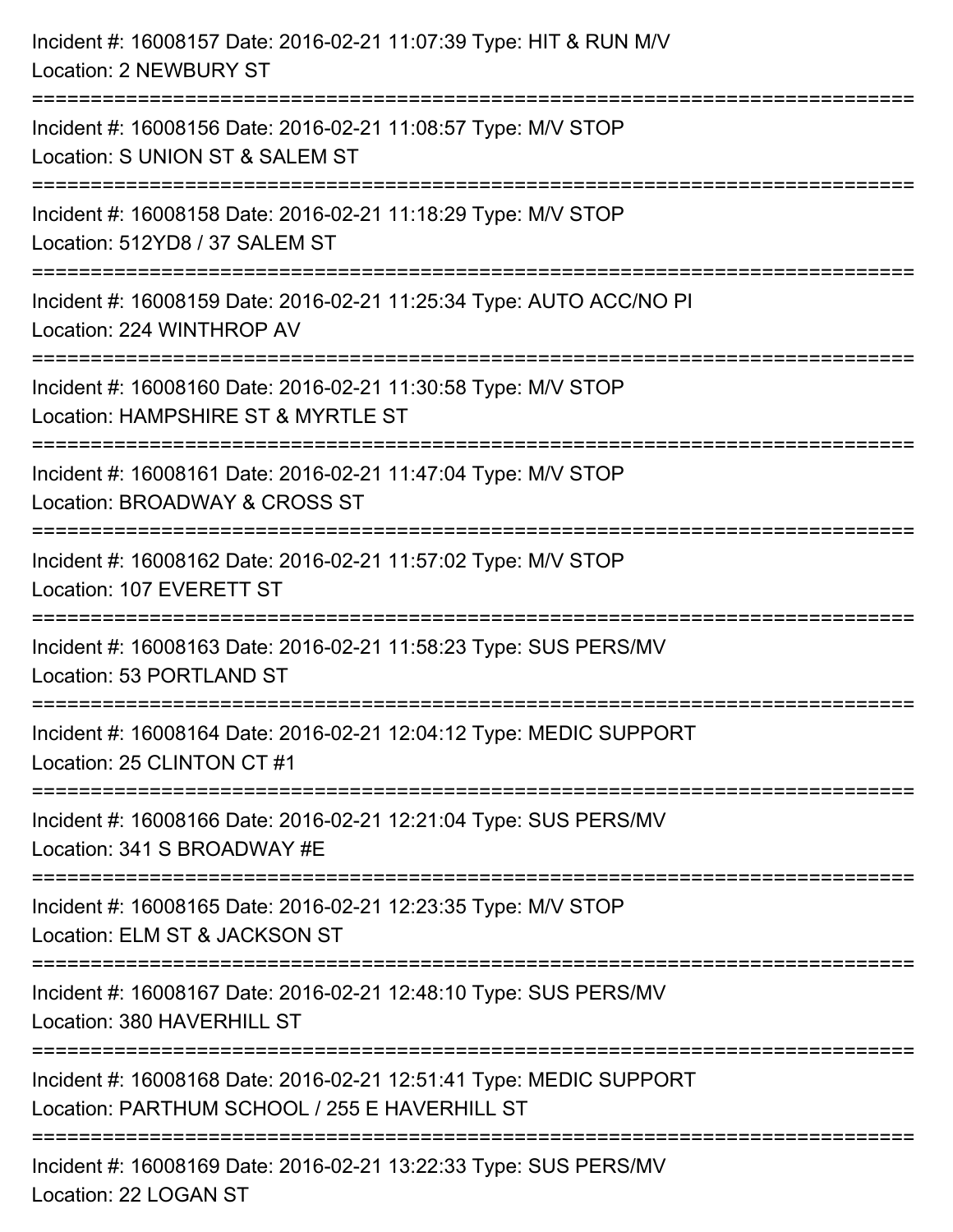| Incident #: 16008171 Date: 2016-02-21 13:31:45 Type: GENERAL SERV<br>Location: 10 N BOYLSTON ST                               |
|-------------------------------------------------------------------------------------------------------------------------------|
| Incident #: 16008170 Date: 2016-02-21 13:32:25 Type: M/V STOP<br>Location: 46 BEACON ST                                       |
| Incident #: 16008172 Date: 2016-02-21 13:44:18 Type: DISTURBANCE<br>Location: 205 SARATOGA ST #2                              |
| Incident #: 16008173 Date: 2016-02-21 14:03:44 Type: M/V STOP<br>Location: BROADWAY & CROSS ST                                |
| Incident #: 16008174 Date: 2016-02-21 14:11:53 Type: M/V STOP<br>Location: 130 COMMON ST                                      |
| Incident #: 16008175 Date: 2016-02-21 14:11:58 Type: ALARM/BANK<br>Location: MERRIMACK VALLEY CREDIT UNION / 500 MERRIMACK ST |
| Incident #: 16008176 Date: 2016-02-21 14:15:08 Type: SUS PERS/MV<br>Location: 50 E LAUREL ST                                  |
| Incident #: 16008177 Date: 2016-02-21 14:34:50 Type: M/V STOP<br>Location: ABBOTT ST & OSGOOD ST                              |
| Incident #: 16008178 Date: 2016-02-21 14:35:43 Type: LOUD NOISE<br>Location: 109 BODWELL ST                                   |
| Incident #: 16008179 Date: 2016-02-21 14:45:36 Type: SUS PERS/MV<br>Location: CAMBRIDGE ST & GARFIELD ST                      |
| Incident #: 16008180 Date: 2016-02-21 14:57:05 Type: SUS PERS/MV<br>Location: 32 GALE ST                                      |
| Incident #: 16008182 Date: 2016-02-21 15:01:54 Type: GENERAL SERV<br>Location: WINTHROP AVE & 495                             |
| Incident #: 16008181 Date: 2016-02-21 15:03:51 Type: WARRANT SERVE<br>Location: 19 BROADWAY AV                                |
| Incident #: 16008183 Date: 2016-02-21 15:17:48 Type: M/V STOP                                                                 |

 $\frac{1}{1}$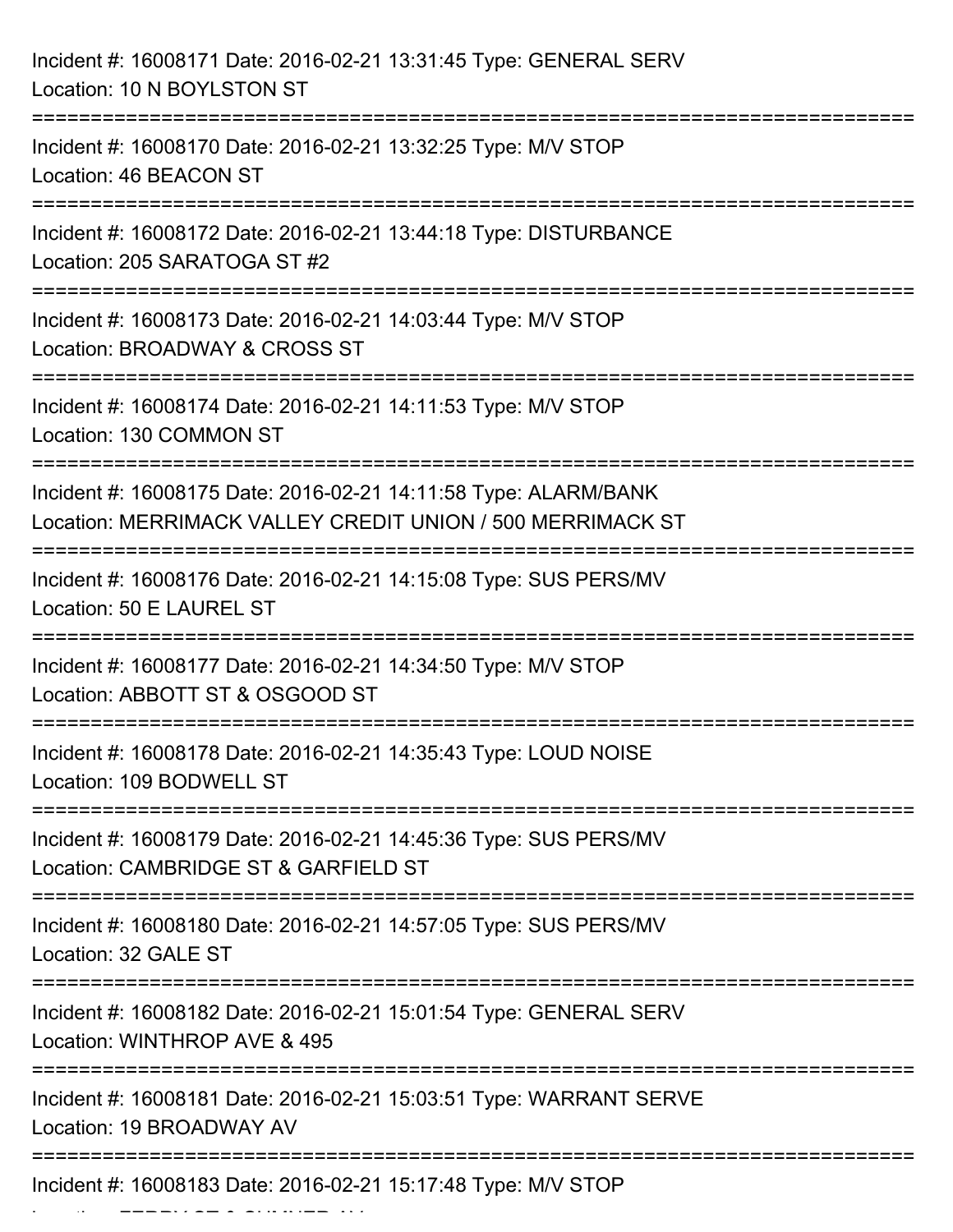| Incident #: 16008184 Date: 2016-02-21 15:26:39 Type: M/V STOP<br>Location: E HAVERHILL ST & THORNTON ST |
|---------------------------------------------------------------------------------------------------------|
| Incident #: 16008185 Date: 2016-02-21 15:30:55 Type: SUS PERS/MV<br>Location: 363 BROADWAY              |
| Incident #: 16008186 Date: 2016-02-21 15:40:34 Type: MV/BLOCKING<br>Location: 348 HAVERHILL ST          |
| Incident #: 16008187 Date: 2016-02-21 15:49:48 Type: WARRANT SERVE<br>Location: 52 BELMONT ST           |
| Incident #: 16008188 Date: 2016-02-21 16:05:57 Type: ALARMS<br>Location: 91 CAMBRIDGE ST                |
| Incident #: 16008189 Date: 2016-02-21 16:15:23 Type: FIGHT<br>Location: 205 BROADWAY                    |
| Incident #: 16008190 Date: 2016-02-21 16:58:37 Type: RECOV/STOL/MV<br>Location: 280 WATER ST            |
| Incident #: 16008191 Date: 2016-02-21 17:00:07 Type: LIC PLATE STO<br>Location: 280 WATER ST            |
| Incident #: 16008193 Date: 2016-02-21 17:08:00 Type: MAN DOWN<br>Location: MERRIMACK ST & S UNION ST    |
| Incident #: 16008192 Date: 2016-02-21 17:08:04 Type: 911 HANG UP<br>Location: 21 OHIO AV #1             |
| Incident #: 16008194 Date: 2016-02-21 17:10:37 Type: MISSING PERS<br>Location: 204 LAWRENCE ST FL 1     |
| Incident #: 16008195 Date: 2016-02-21 17:32:44 Type: A&B PAST<br>Location: 15 BROOK ST                  |
| Incident #: 16008196 Date: 2016-02-21 17:35:39 Type: M/V STOP<br>Location: ALLSTON ST & HIGH ST         |
|                                                                                                         |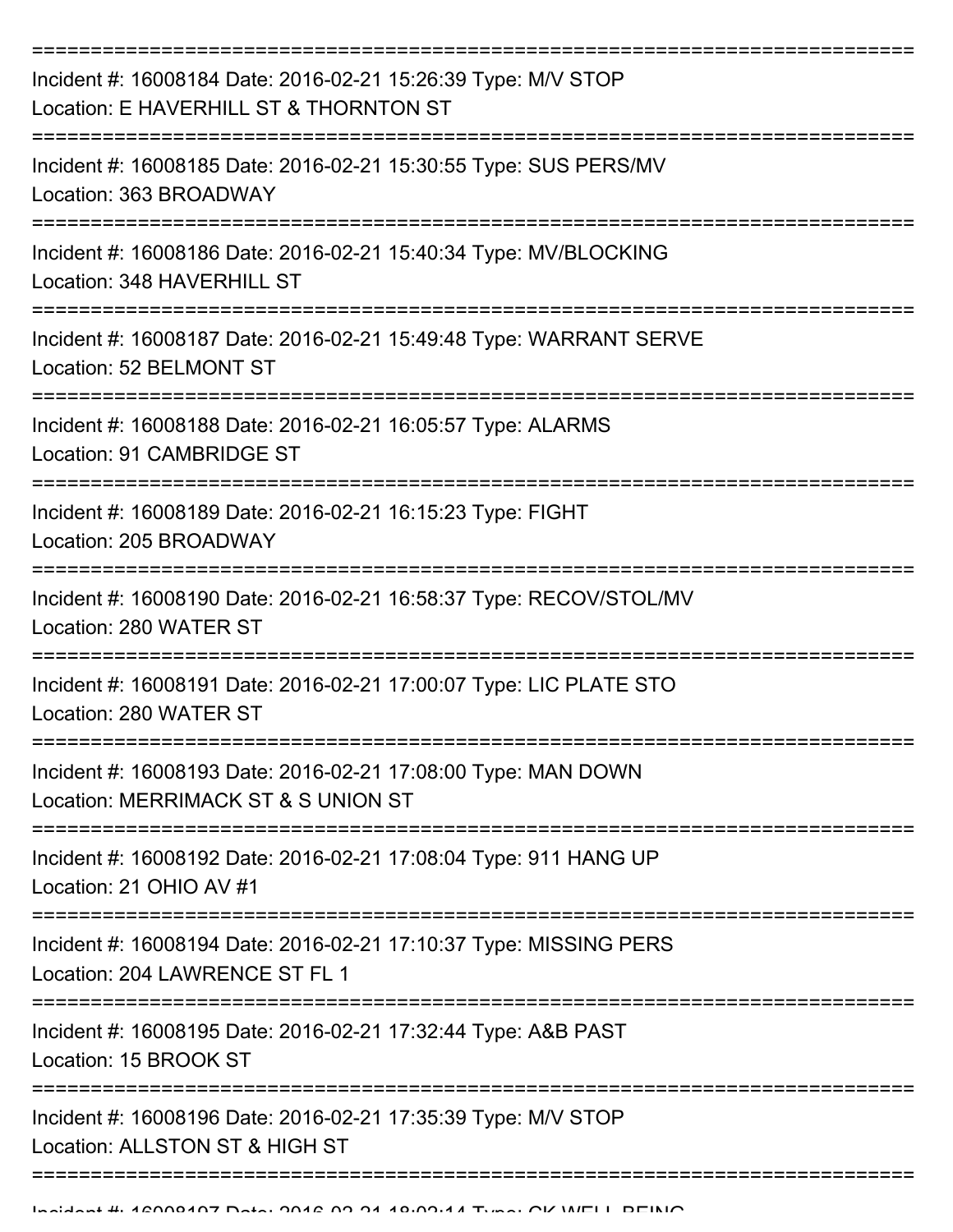| Location: DUCK BRIDGE / 0 ISLAND ST                                                                             |
|-----------------------------------------------------------------------------------------------------------------|
| Incident #: 16008198 Date: 2016-02-21 18:06:15 Type: A&B D/W PAST<br>Location: 32 BENNINGTON ST                 |
| Incident #: 16008199 Date: 2016-02-21 18:10:46 Type: A&B PAST<br>Location: 486 HOWARD ST                        |
| Incident #: 16008200 Date: 2016-02-21 18:16:13 Type: M/V STOP<br>Location: MARKET ST & S UNION ST               |
| Incident #: 16008201 Date: 2016-02-21 18:19:26 Type: LOST PROPERTY<br>Location: 168 SPRUCE ST                   |
| Incident #: 16008202 Date: 2016-02-21 18:24:52 Type: M/V STOP<br>Location: ALLSTON ST & HIGH ST                 |
| Incident #: 16008203 Date: 2016-02-21 18:29:53 Type: M/V STOP<br>Location: GENERAL ST & PROSPECT ST             |
| Incident #: 16008205 Date: 2016-02-21 18:31:33 Type: ALARMS<br>Location: CARIBE CALLING CENTER / 105 JACKSON ST |
| Incident #: 16008204 Date: 2016-02-21 18:31:37 Type: M/V STOP<br>Location: HAVERHILL ST & MAY ST                |
| Incident #: 16008206 Date: 2016-02-21 18:44:59 Type: GENERAL SERV<br>Location: 19 BROOK ST FL 1ST               |
| Incident #: 16008209 Date: 2016-02-21 18:46:20 Type: UNKNOWN PROB<br>Location: 323 HOWARD ST                    |
| Incident #: 16008207 Date: 2016-02-21 18:47:29 Type: HIT & RUN M/V<br>Location: BROADWAY & WATER ST             |
| Incident #: 16008208 Date: 2016-02-21 18:55:15 Type: B&E/PROG<br>Location: 29 BERKELEY ST                       |
| Incident #: 16008210 Date: 2016-02-21 19:37:16 Type: A&B PAST<br>Location: 61 BRADFORD ST #4                    |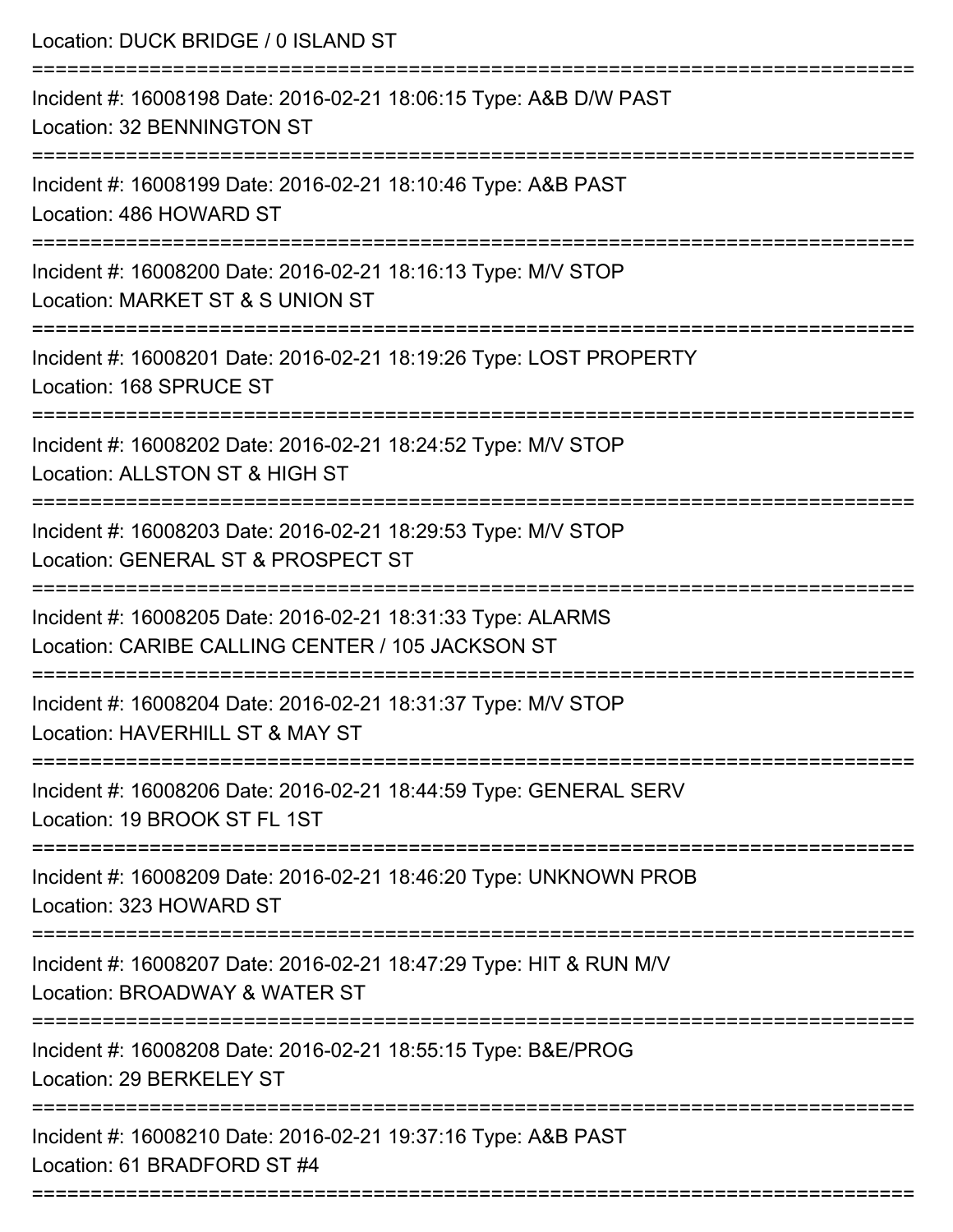| Location: RIVER POINTE WY & WINTHROP AV                                                                       |
|---------------------------------------------------------------------------------------------------------------|
| Incident #: 16008212 Date: 2016-02-21 19:47:16 Type: DOMESTIC/PROG<br>Location: 189 FARNHAM ST                |
| Incident #: 16008213 Date: 2016-02-21 19:51:17 Type: MEDIC SUPPORT<br>Location: 205 BROADWAY                  |
| Incident #: 16008214 Date: 2016-02-21 19:57:33 Type: MV/BLOCKING<br>Location: 10 LYNCH ST                     |
| Incident #: 16008215 Date: 2016-02-21 21:22:48 Type: RECOV/STOL/MV<br>Location: SARATOGA ST AND STEARNS ST    |
| Incident #: 16008216 Date: 2016-02-21 21:24:03 Type: A&B PROG<br>Location: 83 ALLSTON ST #1                   |
| Incident #: 16008217 Date: 2016-02-21 21:33:37 Type: LOUD NOISE<br>Location: 26 EXETER ST                     |
| Incident #: 16008218 Date: 2016-02-21 21:40:13 Type: ALARMS<br>Location: AMABLE SUGAR MARKET / 304 JACKSON ST |
| Incident #: 16008219 Date: 2016-02-21 21:41:39 Type: M/V STOP<br>Location: 31 SUMMER ST                       |
| Incident #: 16008220 Date: 2016-02-21 22:08:21 Type: M/V STOP<br>Location: LAWRENCE ST & PARK ST              |
| Incident #: 16008221 Date: 2016-02-21 22:09:16 Type: M/V STOP<br>Location: LAWRENCE ST & PARK ST              |
| Incident #: 16008222 Date: 2016-02-21 22:14:17 Type: M/V STOP<br>Location: FERN ST & LAWRENCE ST              |
| Incident #: 16008223 Date: 2016-02-21 22:19:55 Type: DISTURBANCE<br>Location: 7 GRACE TER                     |
| Incident #: 16008224 Date: 2016-02-21 22:43:39 Type: ALARM/BURG<br>Location: 439 S UNION ST #301              |